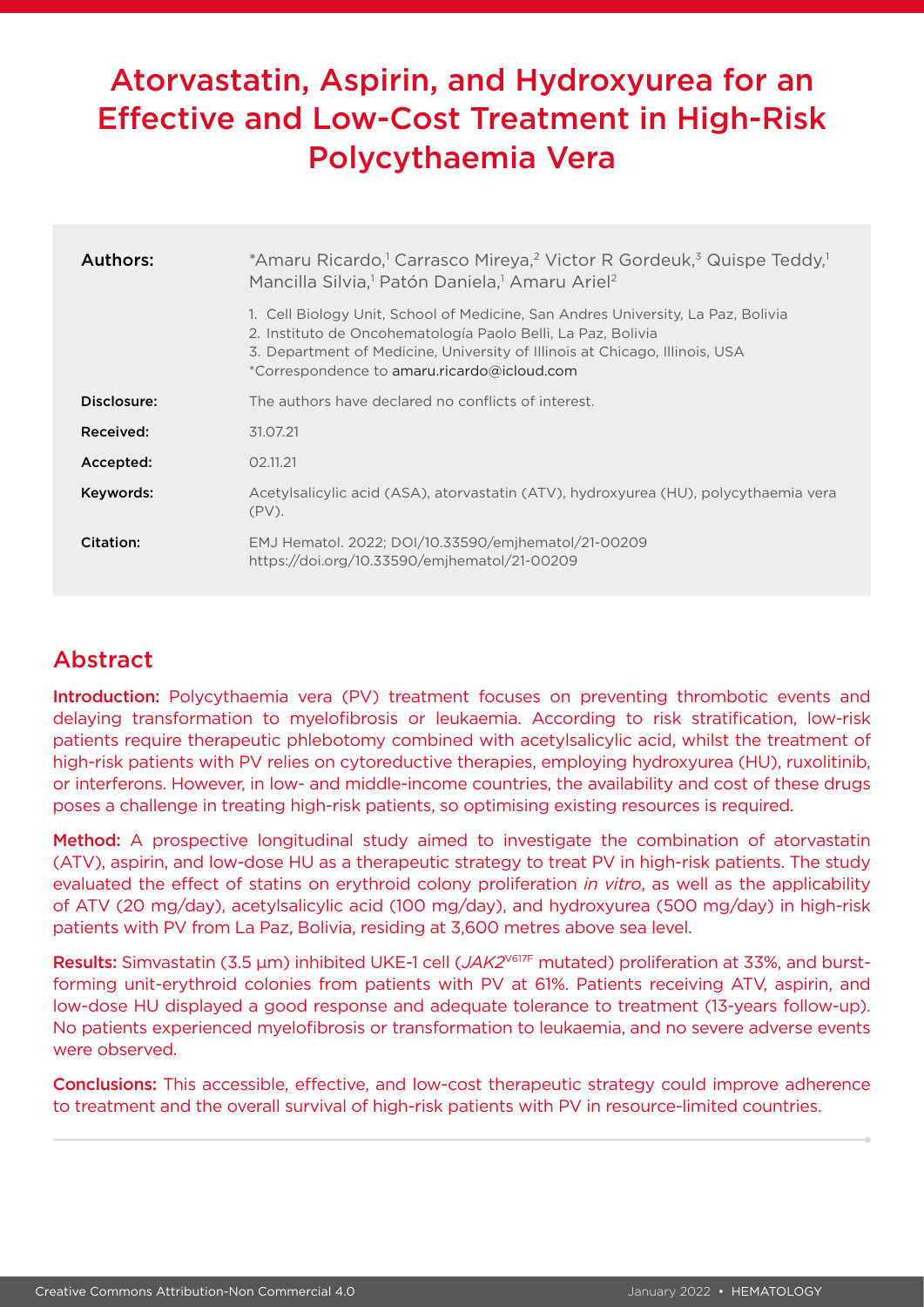### INTRODUCTION

Polycythaemia vera (PV) is a clonal myeloproliferative neoplasm that is characterised by the *JAK2*V617F mutation in more than 95% of patients. The overall median survival is 13.5 years,<sup>1</sup> but risk stratification in PV can identify high-risk patients with a median survival of 10.9 years, intermediate-risk patients with a median survival of 18.9 years, and low-risk patients with a median survival of 27.8 years.<sup>2</sup> The primary goals of current PV therapies are preventing thrombotic events and delaying transformation to myelofibrosis (MF) or acute myeloid leukaemia.3,4

Treatment for PV aimed at maintaining haematocrit or haemoglobin (Hb) levels within the normal range has been associated with a reduction in cardiovascular deaths and thrombotic events.5-7 Currently, low-risk patients with PV (<60 years and without previous thrombotic events) are treated with acetylsalicylic acid (ASA) and phlebotomy, whereas high-risk patients with PV require additional cytoreductive therapy, generally with hydroxyurea (HU), interferon-α, or ruxolitinib.8-11 In the low- and middle-income countries of Latin America, high-risk patients with PV have difficulty acquiring treatment due to the high cost and lack of availability of drugs; therefore, optimising existing resources to provide more accessible, adequate, and effective treatment protocols should be considered.

Atorvastatin (ATV) is a common drug used in clinical practice. It has pleiotropic effects in erythroid proliferation and differentiation, as well as in the prevention of thrombotic events, and sensitises cells to HU's mechanism of action, thus allowing for lower doses to be used.12-16 As part of the treatment protocol for PV, ASA works as an antiplatelet agent to prevent thrombosis, and also acts as an inhibitor of the nuclear factor NF-κ-B p105 (NFKB1) protein,<sup>17-20</sup> an activator of hypoxia inducible factor (HIF)-1α. 21 Down regulation of NFKB1 by ASA may decrease erythropoiesis by decreasing HIF-1α activity.<sup>22,23</sup> HU, in turn, is a well-known cytoreductive drug in the treatment of PV.24-26

The combination of the aforementioned drugs may be an alternative for treating high-risk PV in settings of limited economic resources, improving both adherence to treatment and overall patient survival. This study aimed to investigate

the combination of ATV, ASA, and HU as an accessible and low-cost therapeutic strategy for high-risk PV.

#### **METHODS**

#### *In Vitro* Assays

Assays of erythroid colony proliferation in vitro, with or without simvastatin (3.5 μm) were performed in cell lines (UKE-1 and K562) and bone marrow mononuclear cells obtained from patients with PV, as well as from healthy donors (normal controls) as previously described.27,28 The assays were focused on showing the effect of simvastatin on neoplastic cells, since HU cytotoxic action and ASA activity are well known.

#### **Patients**

After human research committee approval, a prospective longitudinal study was conducted from January 2008 to April 2020. Of a total of 91 patients diagnosed with PV, 14 high-risk patients with *JAK2*V617F with PV were evaluated. All treated patients were high-altitude dwellers (>3,600 meters above sea level) from La Paz, Bolivia, where normal Hb levels in healthy subjects range from 15–18 g/dL in males and 14–17 g/dL in females.<sup>29</sup> The diagnosis of PV was made according to standard diagnostic criteria, $30$  and risk stratification was performed by the Griesshammer algorithm, in which 'high-risk' refers to patients 60 years of age or older and/or with a previous thrombosis. $31,32$ Laboratory studies (blood count, blood glucose, uric acid, creatinine, bilirubin, transaminases, lactate dehydrogenase, and erythropoietin) were performed, and thrombotic events were confirmed by echo-Doppler and computed tomography. Patients included in this study did not have previous treatment with other medications.

#### Evaluation of the *JAK2*V617F Mutation

Evaluation of the *JAK2*V617F mutation was performed through a PCR assay using the common reverse primer JAK2 R (5'-CTGAATAGTCCTACAGTTTTCAGTTTCA-3') at 50 μM and two forward primers at 25  μM, namely JAK2 F mutation (5'-AGCATTGGTTTTAAATTATGGAGTATATT-3'), specific for the mutant allele, and JAK2 F WT (5'-ATCTA-TAGTCATGCTGAAAGTAGGAGAAAG-3'), which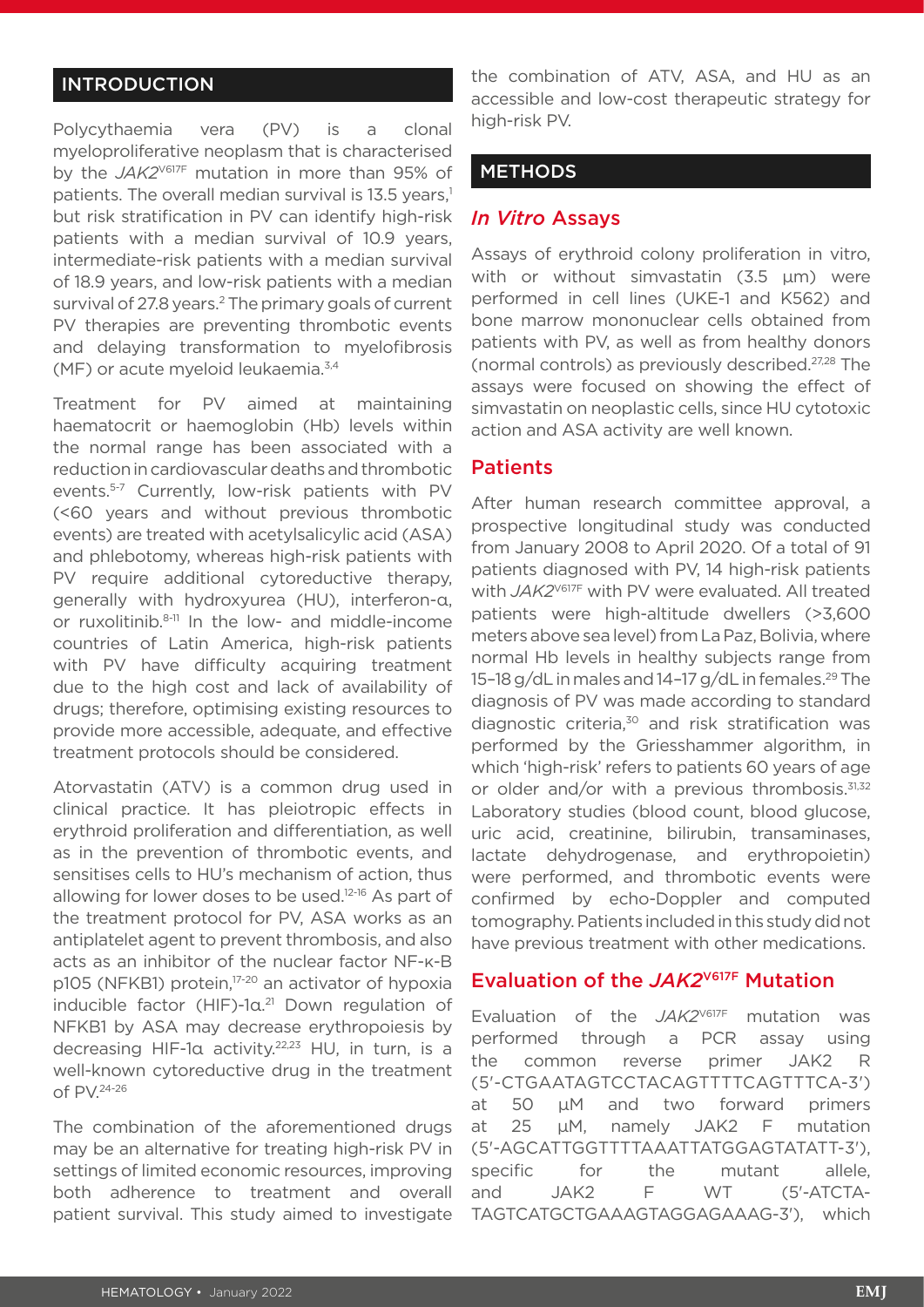amplifies the wild-type allele. PCR was performed at an annealing temperature of 59 °C for 35 cycles. Amplification resulted in a 203-base pair product for the mutant allele and a 364-base pair product for the wild-type allele.<sup>27,28</sup>

#### **Treatment**

Phlebotomies of 450 mL were performed in patients until Hb levels were <17 g/dL in females and <18 g/dL in males. Then, after informed consent, high-risk patients with PV received HU (500 mg/day), ATV (20 mg/day), and ASA (100 mg/day) orally. A monthly outpatient follow-up was carried out. Possible adverse events related to each drug were monitored. The dose of HU was adjusted as needed to maintain neutrophils >2,000/μL and platelets >100,000/μL. The dose of ATV was reduced for muscle pain or an increase in creatine phosphokinase. The dose of ASA was modified if bleeding occurred, particularly epistaxis, gingivorrhagia, or petechiae.

#### Statistical Analysis

Descriptive analysis, using means and standard deviation, was performed through GraphPad Prism Version 6.0 (GraphPad Software Inc., California, USA), and included a Student t-test to evaluate the significance of any differences in the blood count. Figures were created using Microsoft Office Excel Version 16.23.190309 (Microsoft Corp., Washington, USA). A p-value of <0.05 was considered to be significant.

#### RESULTS

### Inhibition of Cell Proliferation

In vitro studies performed in cell lines UKE-1 (JAK2V617F mutated) and K562 (BCR-ABL positive) displayed that simvastatin (doses of 3.5–14.0 µM, added over 5 days) induced a 33–100% dose-related inhibition in UKE-1 cell proliferation, and a 5% inhibition of K562 cell proliferation at all doses (Figure 1A).

## Inhibition of Burst-Forming Unit-Erythroid Colonies

Based on the results reported above, similar assays using bone marrow mononuclear cells from PV patients and from healthy subjects as normal controls were performed. The addition of simvastatin (3  $\mu$ M) induced a 61% inhibition in burst-forming unit-erythroid colonies from patients with PV and a 51% inhibition in normal controls (Figure 1B).

## Atorvastatin, Acetylsalicyclic Acid, and Hydroxyurea in High-Risk Patients with Polycythaemia Vera

The 14 patients at high-risk of PV included 7 males and 7 females, with an average age of 65 years. Five of them had a history of thrombosis (1 deep vein thrombosis, 3 portal vein thrombosis, and 1 stroke). Comorbidities such as diabetes (n=1), dyslipidaemia (n=1), systemic arterial hypertension (n=3), and a history of smoking (n=1) were identified. Almost all (13 out of 14 patients) had a history of previous phlebotomies. Baseline characteristics of the high-risk patients treated with ATV, ASA, and low-dose HU are shown in Table 1.

Six follow-up evaluations were conducted from 6 months to 13 years (Table 2). Characteristics of response, progression, and tolerance to treatment were considered.

After 10 years of treatment, two patients needed to increase the dose of HU to 1,000 mg. A 67-year-old patient (10-years follow-up), who presented with deep vein thrombosis, had their dose of HU increased to 1,000 mg/day followed by rivaroxaban 20 mg daily. A 72-year-old patient (13-years follow-up), who presented with leukocytosis (16,900 / $\mu$ L) had their dose of HU increased to 1,000 mg/day. Both patients had a good response, with performance statuses of 1 and 0, respectively, at the time of writing. However, a 65-year-old patient (5 years follow-up), with a history of smoking, died as a consequence of lung cancer.

The Hb, leukocyte, and platelet levels decreased progressively in patients, with statistical significance in Hb and platelet counts evaluated at 2 and 5 years of treatment (Table 2). Phlebotomies were required during up to 5 years of follow-up. None of the patients experienced progression to MF or transformation to leukaemia. No severe adverse events requiring discontinuation of treatment were observed. Leukocytes and platelets remained over 10,000/μL and 200,000/μL, respectively.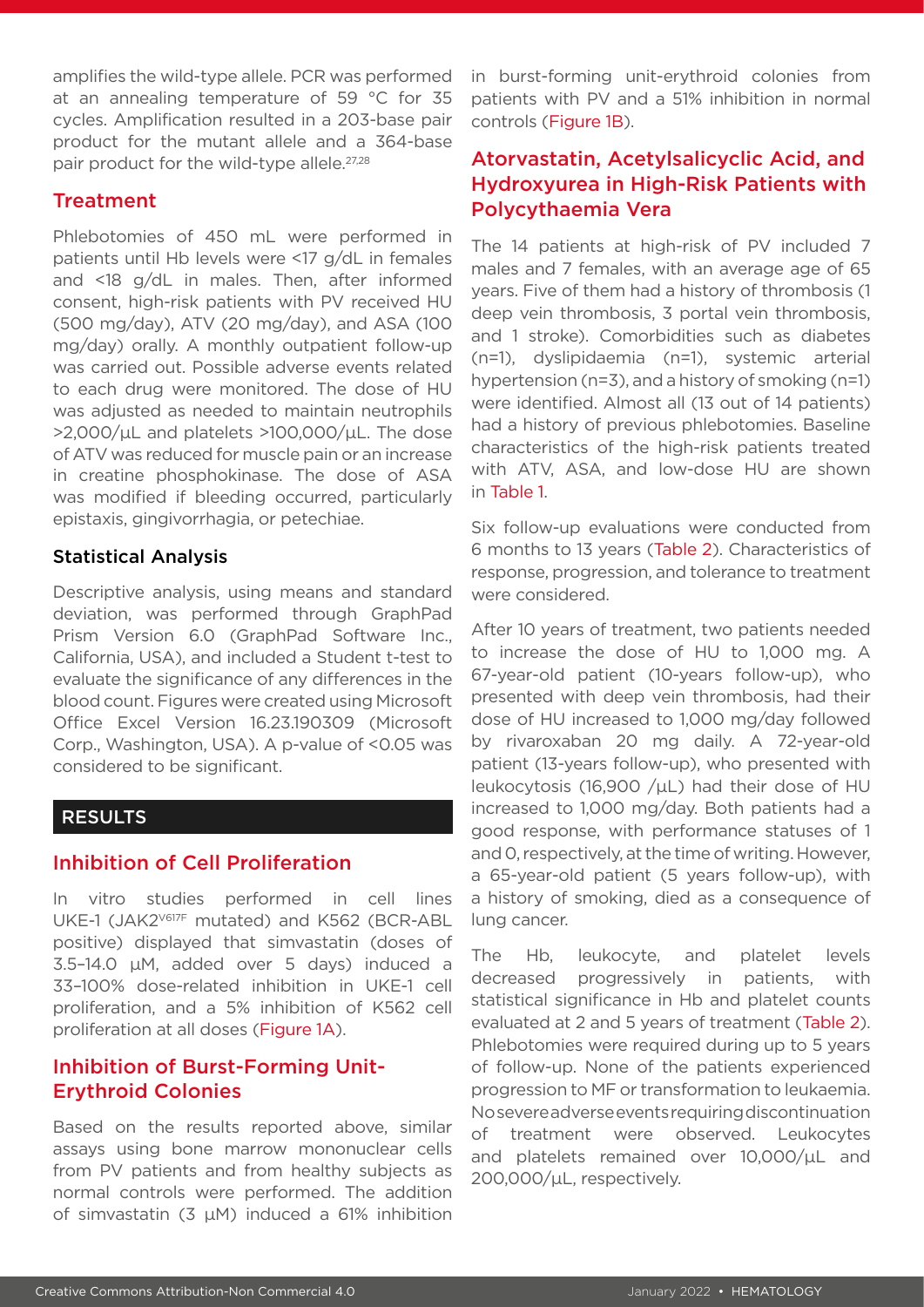

#### Figure 1: Inhibition induced by simvastatin.

A) Inhibition of cell proliferation in UKE1 and K562 cell lines. UKE-1: homozygous cell line with *JAK2* gene mutation obtained from a patient with essential thrombocythemia. K562: Immortalised cell line from chronic myeloid leukaemia (*BCR/ABL*) in blast phase.

B) Inhibition of burst-forming unit-erythroid colonies with simvastatin. Methylcellulose-based semi-solid culture of bone marrow haematopoietic progenitor cells to different simvastatin concentrations.

\*p<0.001

†p<0.05

‡2 UI/mL

§2 μm

 $*<sub>n=3</sub>$ 

Epo: erythropoietin; NC: normal controls; PV: polycythaemia vera; Sim: simvastatin; STV: simvastatin statin.

#### **DISCUSSION**

Statins are effective for inhibiting the growth and differentiation of *JAK2*V617F-dependent cells by altering the lipid rafts where JAK2 resides.<sup>14,33</sup> The use of statins inhibiting cholesterol synthesis combined with JAK inhibitors may provide a

more effective therapeutic strategy for patients with high-risk PV than the use of JAK inhibitors alone or the use of HU alone.<sup>34</sup>

Exposure to statins in patients with PV reduces the odds of requiring high intensity phlebotomies by 84%, possibly because statins inhibit JAK2 pathway-dependent cell proliferation.12 Statins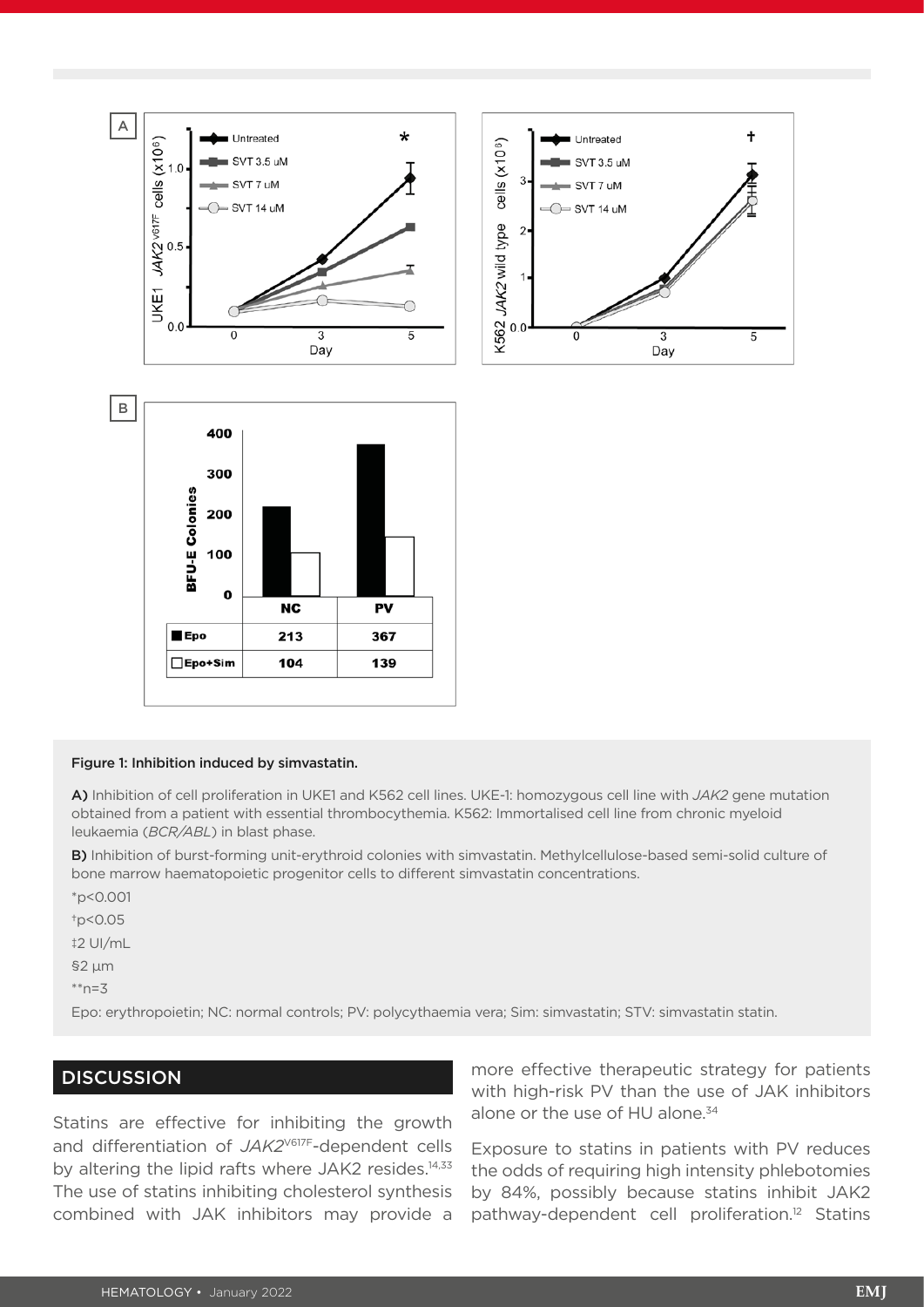#### Table 1: Baseline characteristics of treated patients.

| Subjects | N  | Age<br>(years)       | Hb(g/dL)           | <b>WBC</b><br>$(10^9/L)$ | PLT $(10^9 / L)$                     | Throm<br>(n) | Diab<br>(n) | Dys<br>(n) | <b>SAH</b><br>(n) | Smok<br>(n) | PTB<br>(n) |
|----------|----|----------------------|--------------------|--------------------------|--------------------------------------|--------------|-------------|------------|-------------------|-------------|------------|
| Males    | 7  | 64.0<br>$(\pm 9.0)$  | $19.1 (\pm 2.5)$   | $16.2 \; (\pm 8.5)$      | 481.9 (±256.0)                       | 3            | $\circ$     |            |                   |             |            |
| Females  | 7  | 63.0<br>$(\pm 12.0)$ | $18.6 \ (\pm 2.1)$ | $16.7 \, (\pm 6.2)$      | $558.9 \left( \pm 205.4 \right)$   2 |              |             | $\circ$    | $\overline{2}$    | $\circ$     | 6          |
| Total    | 14 | 65.0<br>$(\pm 10.0)$ | $19.1 (\pm 2.2)$   | $16.8 \, (\pm 7.4)$      | 707.3 (±236.7)                       | 5            |             |            | 3                 |             | 13         |

Results are displayed in mean and standard deviation (±).

Diab: diabetes; Dys: dyslipidaemia; Hb: haemoglobin; PLT: platelets; PTB: phlebotomy; WBC: white blood cells; SAH: systemic arterial hypertension; Smok: smoking; Throm: thrombosis.

reduce the location of JAK2 in lipid rafts, negatively regulate JAK2/signal transducer and activator of transcription 5 activation, and inhibit cell growth in cell lines containing *JAK2*V617F. 13,14 A potential role for statins as an adjuvant treatment of patients with PV has been supported by findings that statins inhibit erythroid colony formation, contribute to JAK inhibitors (JAK1, JAK2) such as ruxolitinib, and reduce proliferation of *JAK2*V617F positive cells.35 In addition, the antithrombotic action of statins is relevant in  $PV^{35,36}$  where risk for thrombotic events is high.23,36-38 In this regard, the thrombotic problem is likely to be greater at high-altitude regions, where HIF is increased by hypoxia and the expression of several HIF-regulated thrombo-inflammatory genes increases the thrombotic risk.23,39,40 Patients with PV at high altitudes are at a particularly high risk of thrombosis due to population Hb and haematocrit levels being above the normal ranges found at sea  $level$   $41,42$ 

ASA is recognised as an antiplatelet drug and as a *NFKB1* inhibitor; in its role as an inhibitor of *NFKB1*, it potentially decreases erythropoiesis by inhibiting HIF-1α. 43 The use of ASA in PV is safe and widely known.17,44

Regarding HU, the cytotoxic drug has been the conventional treatment for PV in high-risk patients, despite studies that employ HU alone without combining other drugs displaying few encouraging results.<sup>1,45</sup> HU is usually well tolerated. It influences several critical factors contributing

to the reduction of hyperviscosity and to blood rheology, including haematocrit, haemoglobin, and erythrocyte morphology.45-48

In this study, high-risk patients with PV who received the combination of HU (low-dose), ATV, and ASA displayed a good response and adequate tolerance to treatment. The most long-standing patient in the study has received this treatment combination for 13 years, and others have received it for at least 10 years. One case for this drug combination presented with a thrombotic event, and this was after 10 years of treatment. Only two patients had to increase their dose of HU to 1,000 mg after 10 years of treatment, and considering such a length of time, no results statistical variations were noticed. After 5 years follow-up, a favourable response to treatment was reported to be 87.5%. This is much higher than in other studies where 1,000–2,000 mg of HU alone was administered, which reported a response of 79% at 2 years follow-up<sup>49</sup> and  $63\%$  at 4 years follow-up.<sup>50</sup> Similarly, a good response was observed in the patients within 10 years follow-up (n=4).

The low rate of thrombosis in the authors' study is especially striking since some reports point out that a high altitude may magnify the risk of thrombosis in patients with PV.40 None of the patients experienced transformation to leukaemia or MF. Several reports have indicated the probable leukaemogenicity of HU in PV. The reported range is from non-existent to 11.5% after 10.0 years of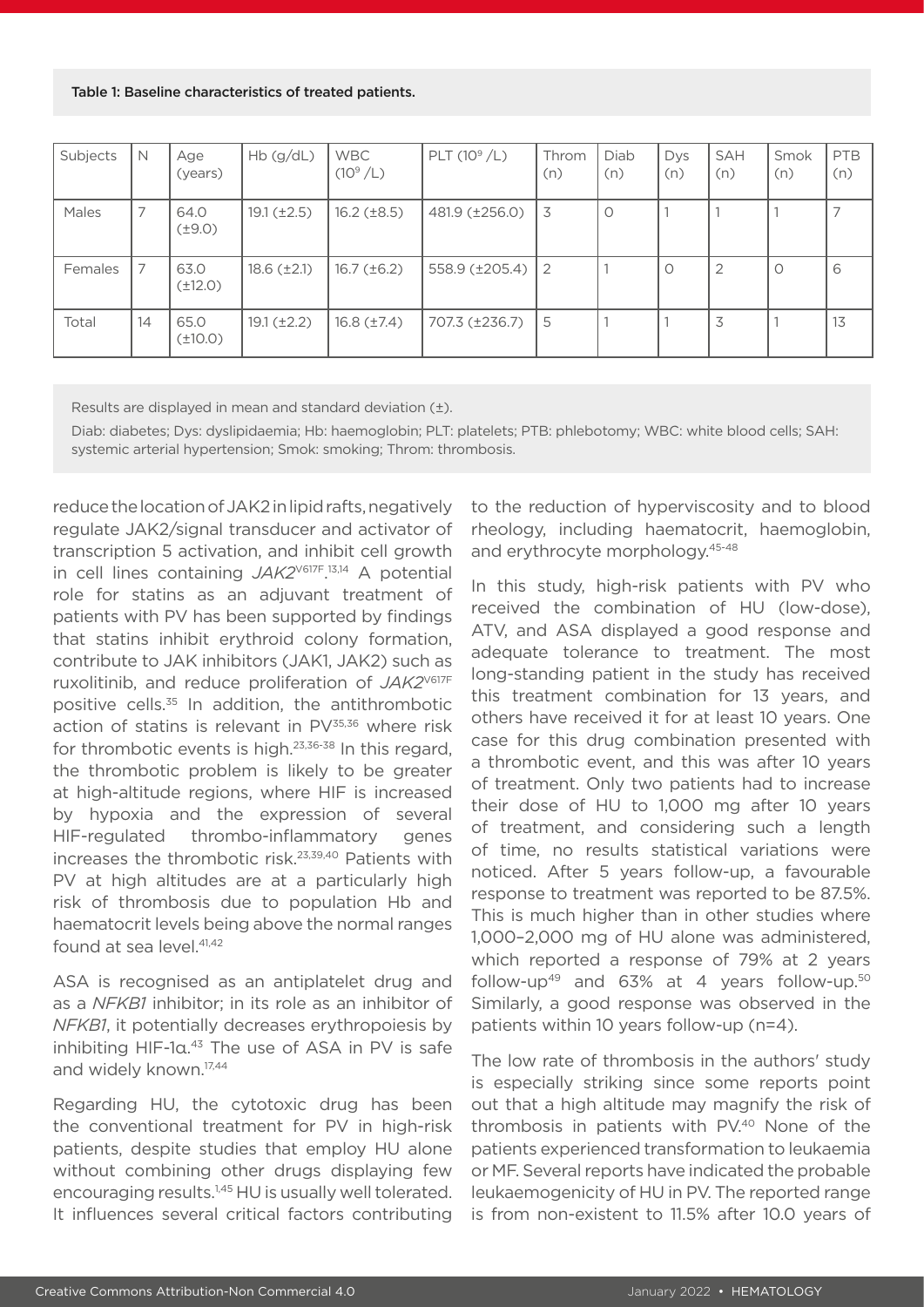| Follow-<br>up | $\mathbb N$              | <b>HU 500</b><br>mg | HU 1,000<br>mg | Hb<br>(g/dL)          | <b>WBC</b><br>$(10^9/L)$ | PLT<br>$(10^9/L)$           | Throm<br>(n) | PTB(n)              | Transf<br>(n) | Death<br>(n)   |
|---------------|--------------------------|---------------------|----------------|-----------------------|--------------------------|-----------------------------|--------------|---------------------|---------------|----------------|
| Onset<br>time | 14                       | $\circ$             | $\circ$        | 19.1<br>$(\pm 2.2)$   | 16.8<br>$(\pm 7.4)$      | 707.3<br>$(\pm 236.7)$      | $\circ$      | 13                  | $\circ$       | $\circ$        |
| 6<br>months   | 14                       | 14                  | $\circ$        | 14.7<br>$(\pm 2.9)$   | 12.4<br>$(\pm 7.2)$      | 481.9<br>$(\pm 256.0)$      | $\circ$      | 1                   | $\bigcirc$    | $\circ$        |
| 1 year        | 11                       | 11                  | $\circ$        | 16.2<br>$(\pm 3.0)$   | 13.8<br>$(\pm 5.9)$      | 361.9<br>$(\pm 116.1)$      | $\circ$      | $\overline{2}$      | $\circ$       | $\circ$        |
| 2 years       | 11                       | 11                  | $\circ$        | 15.5<br>$(\pm 3.9)$ § | 14.1<br>$(\pm 6.3)$ **   | 338.5<br>$(\pm 116.8)^{++}$ | $\circ$      | $\overline{2}$      | $\circ$       | $\circ$        |
| 5 years       | 8                        | 8                   | $\circ$        | 16.1<br>$(\pm 3.1)$ § | 12.9<br>$(\pm 6.3)$ **   | 209.9<br>$(\pm 152.7)^{++}$ | $\bigcirc$   | $\overline{1}$      | $\circ$       | 1 <sup>†</sup> |
| 10 years      | $\overline{\mathcal{S}}$ |                     | $2^{*+}$       | 13,4<br>$(\pm 3.2)$   | 11.5<br>$(\pm 2.5)$      | 336.7 (±<br>202.0)          | $1^*$ (DVT)  | $\circlearrowright$ | $\bigcirc$    | $\circ$        |
| 13 years      |                          | $\circ$             |                | 18.1                  | 12.6                     | 353.0                       | $\circ$      | $\circ$             | $\circ$       | $\circ$        |

Results are displayed in mean and standard deviation (±). HU dosage change is depicted, there was no dose change in ATV (20 mg) and ASA (100 mg).

\*A 67-year-old patient who presented DVT and splenomegaly increased HU to 1,000 mg/day, followed by rivaroxaban 20 mg daily. The patient had a good evolution.

†A 72-year-old patient who presented leukocytosis (16.9x109 /L) increased HU to 1000 mg with good evolution.

‡A 65-year-old patient with history of smoking died as a result of lung cancer.

§Hb: p<0.0077 at 2 years follow-up; p<0.015 at 5 years follow-up.

\*\*WBC: p<0.34 (NS) at 2 years follow-up; p<0.22 (NS) at 5 years follow-up.

††PLT: p<0.0001 at 2 years follow-up; p<0.0001 at 5 years follow-up.

ASA: acetylsalicylic acid; ATV: atorvastatin; DVT: deep vein thrombosis; Hb: haemoglobin; HU: hydroxyurea; NS: not significant; PLT: platelets; PTB: phlebotomy; WBC: white blood cells; Throm: thrombosis; Transf: transfusion.

exposure.<sup>51-53</sup> A leukaemic transformation rate of 0.4% after 12.4 years of exposure was recently reported,54 which supports the results obtained in this study.

It is also relevant to evaluate features such as the length of experience, cost efficiency, and safety of these drugs to assess their potential as reliable, accessible resources in settings where there is a need to reconcile economic sustainability with the right to a better quality of health and life.<sup>54</sup> In Latin American, including Bolivia, the treatment for PV that employs ATV, ASA, and HU requires a 30 USD monthly investment, whereas treatment with interferons or ruxolitinib may imply an investment of around 600 USD and 2,500 USD monthly, respectively. It is, therefore, noteworthy that the treatment combination applied in the authors' study was economically feasible, which enabled a good adherence to the regimen.

Future studies are needed to measure JAK2<sup>V617F</sup> before and during therapy in order to determine the effectiveness of HU in reducing the burden of this allele. This is necessary as part of the studied combination of drugs at high altitude, since previous studies in other populations have provided conflicting results.55 Likewise, ATV could play a beneficial role in other clinical situations of PV, especially in patients with resistance to HU,56 and patients with contraindication to phlebotomy.<sup>57</sup>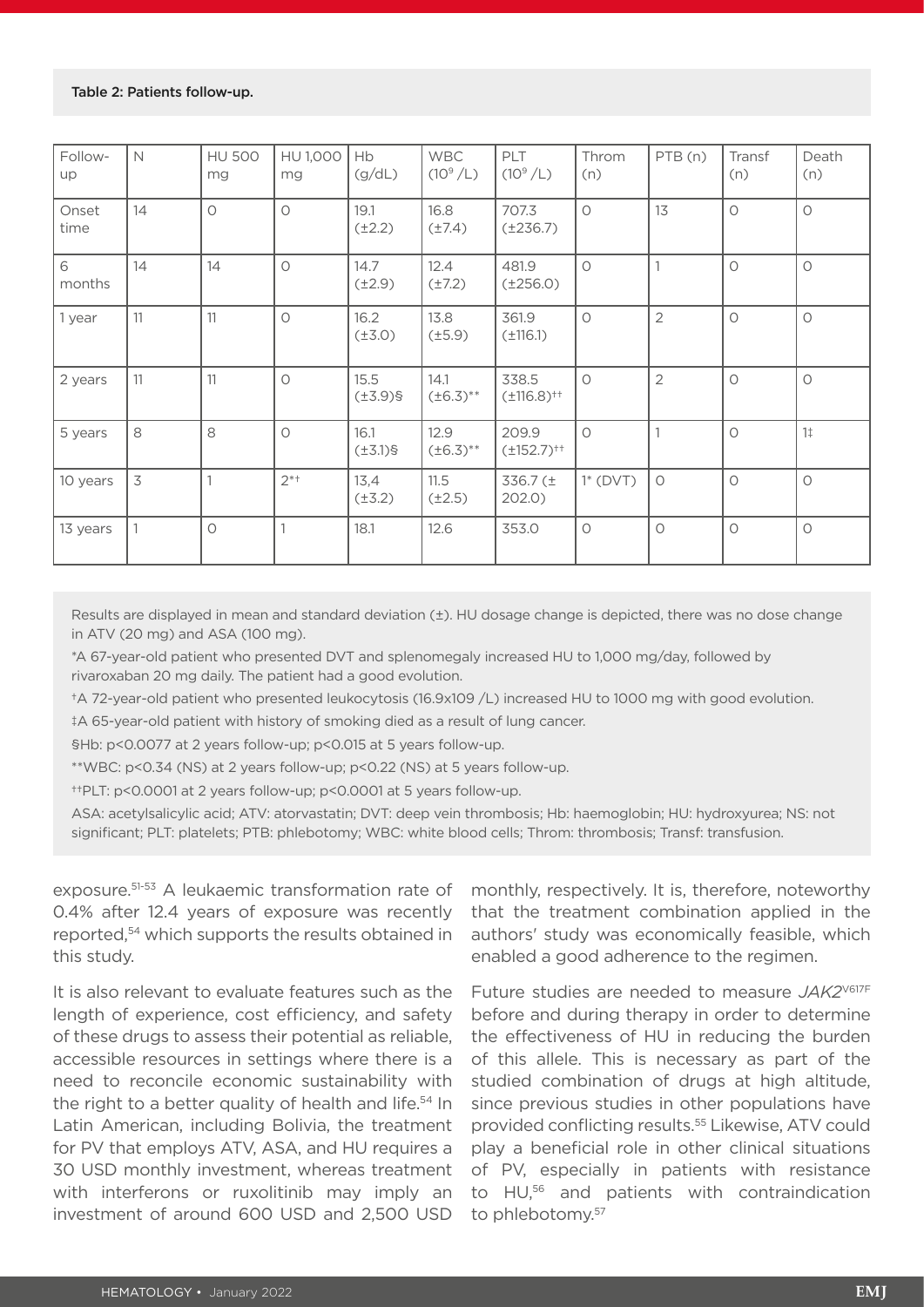### **CONCLUSION**

In conclusion, the combination of HU, ASA, and ATV has effects of cytoreduction, inhibition of erythroid proliferation, and prophylaxis of thrombosis in patients with PV. This combination potentially provides patients from low- and middle-income countries with an accessible, low cost, and effective treatment for high-risk PV.

#### References

- Tefferi A et al. Long-term survival and blast transformation in molecularly annotated essential thrombocythemia, polycythemia vera, and myelofibrosis. Blood. 2014;124(16):2507-13.
- 2. Tefferi A et al. Survival and prognosis among 1545 patients with contemporary polycythemia vera: an international study. Leukemia. 2013;27(9):1874-81.
- 3. Fox S et al. Polycythemia vera: rapid evidence review. Am Fam Physician. 2021;103(11):680-7.
- 4. Bose P, Verstovsek S. Updates in the management of polycythemia vera and essential thrombocythemia. Ther Adv Hematol. 2019;10:2040620719870052.
- Marchioli R et al. Treatment target in polycythemia vera. N Engl J Med. 2013;368(16):1556.
- 6. Moliterno AR et al. Clinical insights into the origins of thrombosis in myeloproliferative neoplasms. Blood. 2021;137(9):1145-53.
- 7. Accurso V et al. Cardiovascular risk in essential thrombocythemia and polycythemia vera: thrombotic risk and survival. Mediterr J Hematol Infect Dis. 2020;12(1):e2020008.
- 8. Tremblay D, Mascarenhas J. Novel therapies in polycythemia vera. Curr Hematol Malig Rep. 2020;15(2):133-  $40^{\circ}$
- 9. Vannucchi AM et al. Ruxolitinib versus standard therapy for the treatment of polycythemia vera. N Engl J Med. 2015;372(5):426-35.
- 10. Verstovsek S et al. A phase 2 study of ruxolitinib, an oral JAK1 and JAK2 inhibitor, in patients with advanced polycythemia vera who are refractory or intolerant to hydroxyurea. Cancer. 2014;120(4):513-20.
- 11. Abu-Zeinah G et al. Interferonalpha for treating polycythemia vera yields improved myelofibrosisfree and overall survival. Leukemia. 2021;35(9):2592-601.
- 12. Krečak I et al. The impact of statins on the intensity of phlebotomies in polycythemia vera. Ann Hematol. 2020;99(4):911-2.
- 13. Hasselbalch HC, Riley CH. Statins in the treatment of polycythaemia vera and allied disorders: an antithrombotic and

cytoreductive potential? Leuk Res. 2006;30(10):1217-25.

- 14. Griner LN et al. JAK 2-V617Fmediated signalling is dependent on lipid rafts and statins inhibit JAK 2-V 617 F-dependent cell growth. Bri J Haematol. 2013;160(2):177-87.
- 15. Nenna A et al. Effect of statins on platelet activation and function: from molecular pathways to clinical effects. Biomed Res Int. 2021;2021:6661847.
- 16. Szarek M et al. Atorvastatin reduces first and subsequent vascular events across vascular territories: the SPARCL trial. J Am Cardiol. 2020;75(17):2110-8.
- 17. Landolfi R et al. Efficacy and safety of low-dose aspirin in polycythemia vera. N Eng J Med. 2004;350(2):114- 24.
- 18. Shi C et al. Aspirin inhibits IKKβ-mediated prostate cancer cell invasion by targeting matrix metalloproteinase-9 and urokinasetype plasminogen activator. Cell Physiol Biochem. 2017;41(4):1313-24.
- 19. Jancso G et al. Effect of acetylsalicylic acid on nuclear factor-κB activation and on late preconditioning against infarction in the myocardium. J Cardiovasc Pharmacol. 2005;46(3):295-301.
- 20. Wang L et al. Aspirin modulates the inflammatory response in a thrombus-stimulated LMVEC model. Int J Mol Med. 2018;41(6):3253-66.
- 21. Remels A et al. TNF-α-induced NF-κB activation stimulates skeletal muscle glycolytic metabolism through activation of HIF-1α. Endocrinology. 2015;156(5):1770-81.
- 22. Semenza GL. Hypoxia-inducible factor 1 (HIF-1) pathway. Sci STKE. 2007;2007(407):cm8.
- 23. Gangaraju R et al. Thrombotic, inflammatory, and HIF-regulated genes and thrombosis risk in polycythemia vera and essential thrombocythemia. Blood Adv. 2020;4(6):1115-30.
- 24. Barbui T et al. A reappraisal of the benefit-risk profile of hydroxyurea in polycythemia vera: A propensitymatched study. Am J Hematol. 2017;92(11):1131-6.
- 25. Barbui T, Finazzi G. Therapy for polycythemia vera and essential thrombocythemia is driven by the

cardiovascular risk. 2007;33(4):321-9.

- 26. Raman I et al. Management of hydroxyurea resistant or intolerant polycythemia vera. Leuk Lymphoma. 2021;62(10):2310-9.
- 27. Guerini V et al. The histone deacetylase inhibitor ITF2357 selectively targets cells bearing mutated JAK2 V617F. Leukemia. 2008;22(4):740-7.
- 28. Calzada AA et al. Givinostat and hydroxyurea synergize in vitro to induce apoptosis of cells from JAK2V617F myeloproliferative neoplasm patients. Exp Hematol. 2013;41(3):253-60.e2.
- 29. Julian CG, Moore LG. Human genetic adaptation to high altitude: evidence from the Andes. Genes. 2019;10(2):150.
- 30. Marchioli R et al. Cardiovascular events and intensity of treatment in polycythemia vera. N Engl J Med. 2013;368:22-33.
- 31. Griesshammer M et al. Current and future treatment options for polycythemia vera. Ann Hematol. 2015;94(6):901-10.
- 32. Komrokji RS. Emerging diagnostic and risk stratification criteria. Clin J Oncol Nurs. 2016;20(2):156-7.
- 33. Krečak I et al. Beneficial effect of ACE inhibitors on kidney function in polycythemia vera. Wien Klin Wochenschr. 2021;133(15-16):808-15.
- 34. Griner LN et al. A mechanistic rationale for the use of statins to enhance JAK inhibitor therapy in MPNs. Blood. 2011;118(21):2816.
- 35. Hasselbalch HC. Perspectives on chronic inflammation in essential thrombocythemia, polycythemia vera, and myelofibrosis: is chronic inflammation a trigger and driver of clonal evolution and development of accelerated atherosclerosis and second cancer? Blood. 2012;119(14):3219-25.
- 36. Podoltsev N et al. Use of statins, survival and incidence of thrombosis among older adults with polycythemia vera: a populationbased study. Blood. 2018;132(Suppl 1):3580.
- 37. Flores F et al. Hydroxyurea-induced leg ulcers treated with Apligraf. Annals of internal medicine. 2000;132(5):417-8.